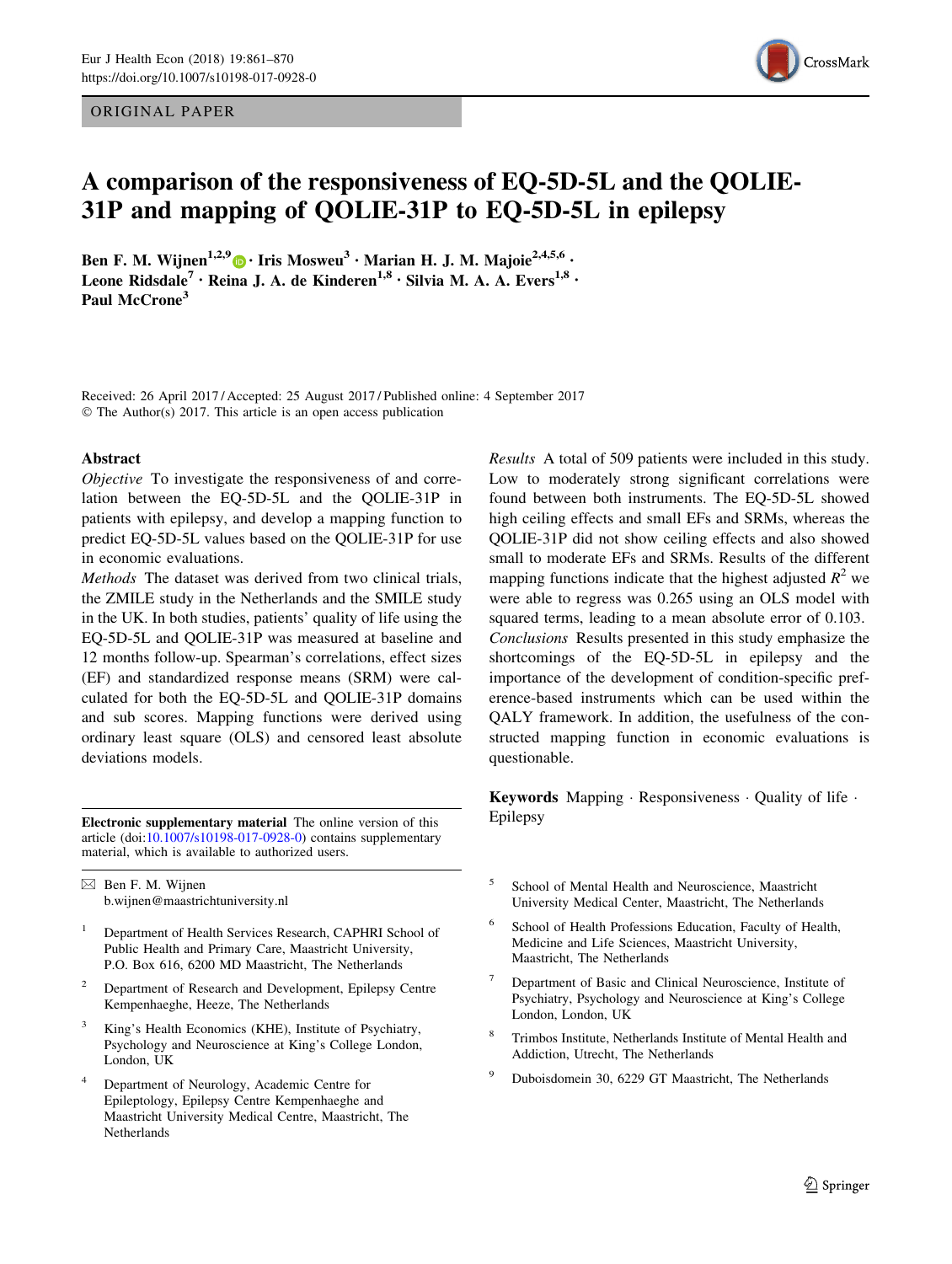JEL Classification D610 Allocative Efficiency · Cost-Benefit Analysis

### Introduction

Epilepsy is a disorder of the brain, characterized by recurrent seizures. Seizure episodes are a result of excessive electrical discharges in a group of brain cells. Different parts of the brain can be the site of such discharges. These discharges result in a variety of clinical manifestations, depending on where they occur in the brain. The clinical manifestations can vary from the briefest lapses of attention or muscle jerks to severe and prolonged convulsions  $[1]$  $[1]$ .

In economic evaluation, both in general and in the field of epilepsy, the quality adjusted life year (QALY) is routinely used as a summary measure of health outcome for economic evaluations, which incorporates the impact on both the quantity and quality of life (QoL). For example, the use of QALYs is required by the National Institute for Health and Clinical Excellence (NICE) in England and Wales [\[2](#page-8-0)] and the Healthcare institute in the Netherlands [\[3](#page-8-0)] for an intervention to be reimbursed. The utility part of QALYs requires health state values as QALYs are calculated based on the time spent in a specific health state multiplied by the corresponding utility of that health state. Commonly used measures to include in the QALYs are generic utility measures, such as the EuroQol 5 dimensions 5 levels (EQ-5D-5L) [[4,](#page-8-0) [5\]](#page-8-0), Short Form 6 dimensions (SF-6D) [\[6](#page-8-0)] and the Health Utility Index (HUI) [\[7](#page-8-0)]. Generic utility instruments are designed to be applicable in a large variety of conditions.

However, there are instances, especially in clinical research, where some generic utility measures fail to capture changes that, even if small, are important to patients. Some studies use condition-specific or condition-specific utility measures to address this limitation. It is suggested that these instruments are likely to be more responsive than generic instruments, whose strengths include breadth and applicability across conditions and interventions [[8\]](#page-8-0). The responsiveness of an instrument is likely to be dependent on several factors such as the nature of the condition and the domains included in the instrument. For example, the EuroQol-5D-3L (i.e. a generic utility instrument) has been demonstrated to correlate in a moderately to good way with criterion measures in patients with chronic low back pain [\[9](#page-8-0)]. In contrast, the EQ-5D-3L was deemed unsuitable for people with dementia, leading to the development of a condition-specific questionnaire (DEMQOL) [\[10](#page-8-0)]. In epilepsy, the EQ-5D-3L has been shown to correlate well with another generic quality of life instrument, the 15D-instrument [[11\]](#page-8-0). However, in patients with newly diagnosed focal epilepsy, the EuroQol-5D-3L was compared to an epilepsy-specific instrument (NEWQOL-6D) and was shown to be less responsive than the NEWQOL-6D [\[12](#page-8-0)]. Selai et al. [\[13\]](#page-8-0) examined the use of the EQ-5D-3L in people with epilepsy and concluded that adaptation, seizures, and the stigma of epilepsy considerably impair quality of life but are not captured using the EQ-5D-3L, which limit its applicability [[13\]](#page-8-0).

Wiebe et al. [\[8](#page-8-0)] evaluated 43 randomized controlled trials which used generic and specific QoL instruments and concluded that specific instruments are more responsive than generic tools. Furthermore, they stress that investigators may come to misleading conclusions by using generic instruments. However, condition-specific measures lack cross-program comparability. Furthermore, if a condition-specific quality of life instrument were used for the calculation of QALYs, the valuation set should be constructed according to the same principles as generic utility measures (i.e. the multi attribute utility theory  $[14]$  $[14]$ ), which is often not the case. An alternative option would be to derive well-conducted and validated mapping functions to map condition-specific outcomes to generic utilities. A mapping function is a regression equation used to predict values of, in this case, a generic utility instrument, using scores/values from a condition-specific instrument as regressors (also known as 'cross-walking') [[15\]](#page-8-0). Albeit not resolving issues regarding insensitivity of generic instruments, mapping is a solution which enables health state utilities to be predicted when no preference-based measure has been included in the study  $[15, 16]$  $[15, 16]$  $[15, 16]$  $[15, 16]$ . Such mapping functions are supposed to yield utility values comparable generic instruments [[16\]](#page-8-0). However, the performance of a mapping function is dependent on and requires a degree of overlap between both measures and that the two measures are administered on the same population [[15,](#page-8-0) [17\]](#page-8-0). The aim of this study is to compare the EQ-5D-5L and an often used condition-specific QoL instrument, the Quality of Life in Epilepsy-Patients-Weighted 31p (QOLIE-31P) [[18\]](#page-8-0). The objective of this study is to investigate the correlation between and the responsiveness of the EQ-5D-5L and the QOLIE-31P in patients with epilepsy. In addition, we aim to develop a mapping function to predict EQ-5D-5L values based on the QOLIE-31P for use in economic evaluations.

# Methods

# QOLIE-31p

The QOLIE-31-P is a condition-specific QoL instrument which consists of 38 items assessing 7 domains of epilepsy: seizure worry, overall QOL, emotional well-being, energyfatigue, cognitive functioning including memory,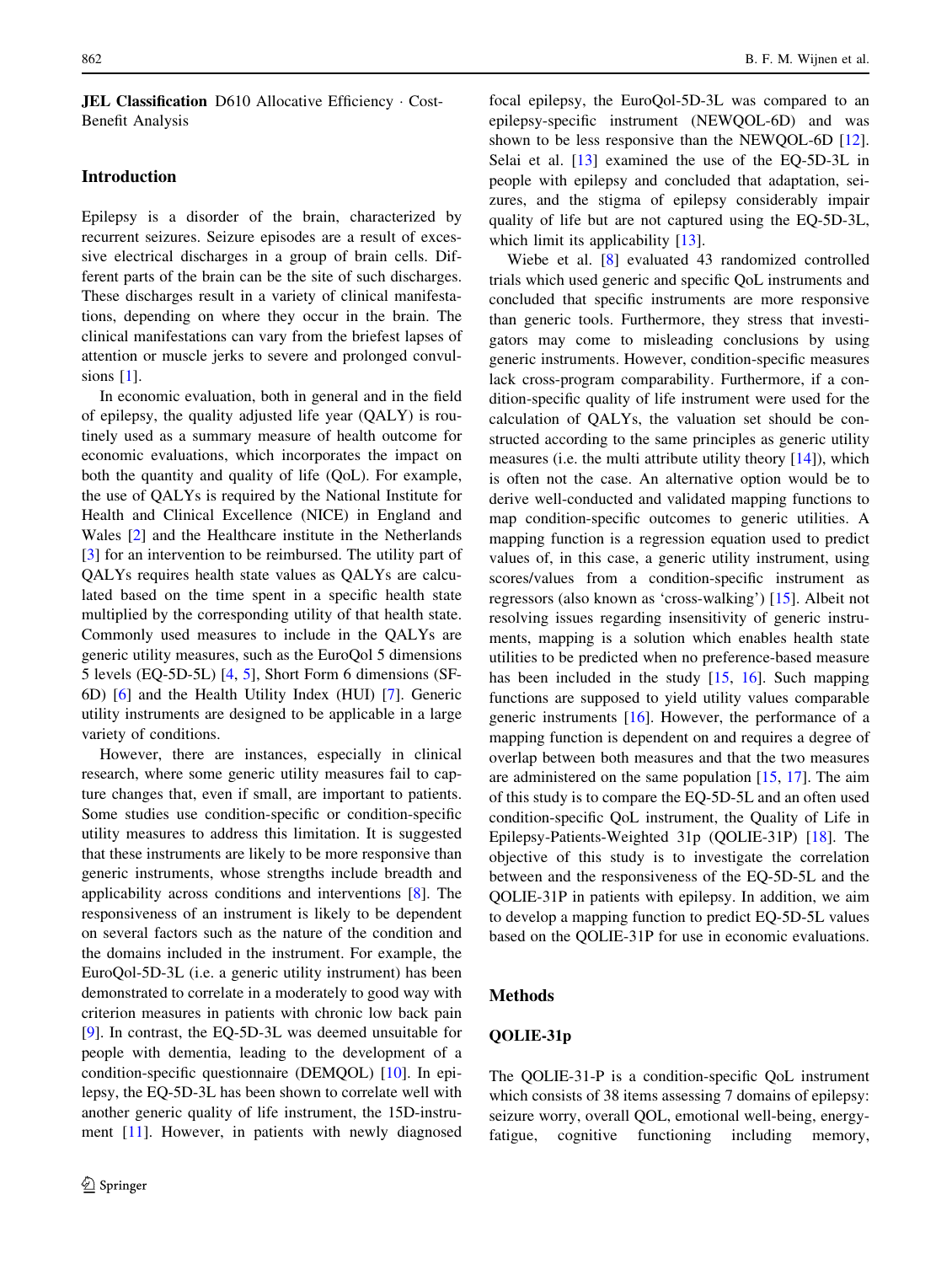medication effects, social functioning and an overall score. In addition, for each domain, questions regarding how much distress a person feels about problems and worries related to epilepsy are included. Each domain is scored on a scale ranging from 0 to 100. Afterwards a final score can be calculated using weights derived from the amount of distress related to each domain. The final score ranges from 0 to 100, in which higher values indicate a better QoL [\[19](#page-8-0)].

#### EQ-5D-5L

The EQ-5D-5L is generally used as a generic QoL instrument which consists of five dimensions: mobility, self-care, usual activities, pain/discomfort, anxiety/depression, each of which can have one of five responses [\[4](#page-8-0), [5\]](#page-8-0) (e.g. no pain, slight pain, moderate pain, severe pain and extreme pain). This measure produces a possible 3125 distinct health states ranging from 11111 (full health) to 55555 (worst). The EQ-5D-5L was valued using both the Dutch and the UK tariffs [\[5](#page-8-0), [20](#page-8-0), [21\]](#page-8-0).

#### Data set

The SMILE study data [\[22,](#page-8-0) [23](#page-8-0)] and the ZMILE study data [\[24](#page-8-0)] were used for the analyses. Both studies examined the (cost-) effectiveness of a self-management program for patients with epilepsy. Follow-up data was available for 12 months in both studies. Inclusion criteria for both studies were similar (i.e. epilepsy diagnosis, prescribed antiepileptic drugs, no severe psychiatric disorders, being able to participate and benefit from group sessions). However, the SMILE study included patients from age  $\geq$ 16 years whereas the ZMILE study included patients aged  $>18$  years, and patients in the SMILE group were also screened to have had at least two seizures in the 12 months before inclusion. Patients with complete data for each of the measures across each time point were included.

For the direct response mapping, the data set was randomly split (using the ''approximately 50% of the cases'' function in SPSS) into two separate data sets: (1) the "estimation sample" ( $N = 283$ ), which was used to derive the mapping functions; (2) the ''validation sample''  $(N = 224)$  which was used to validate the mapping functions.

#### Responsiveness analyses

Descriptive analyses are presented for patient characteristics. To measure concurrent validity (i.e. the strength of the relationship between measures of the same concept) Spearman's correlation was calculated between the domains and total scores (i.e. utilities) of the EQ-5D-5L and the QOLIE-31P. Spearman's correlation was used due to the skewed nature of the data, especially EQ-5D-5L utilities. Strong correlations indicate that the preferencebased measures are assessing related constructs. Correlations are considered weak if scores are less than 0.3, moderate if scores are between 0.3 and less than 0.7, and strong if scores are 0.7 or higher [\[25](#page-8-0)]. Bonferroni correc-

tion was applied to account for multiple testing (i.e.

adjustment of  $p$ -values) [[26\]](#page-8-0). To determine the predictive validity or responsiveness of both instruments (i.e. the ability of an instrument to detect relevant changes in QoL over time) the standardized response mean (SRM) and effect size (EF) were calculated. The SRM is a standard indicator of change across measures and time points and was calculated by  $SRM = (M1 - M2)/$  $(SD1 - SD2)$ , where M1 is the mean pre-assessment and M2 is the mean post-assessment, and SD1 and SD2 are the standard deviations of both assessments [\[25](#page-8-0)]. SRMs of less than 0.2 are considered small, 0.5 moderate, and 0.8 large [\[25](#page-8-0), [27](#page-8-0)]. The EF is calculated as the difference between follow-up and baseline divided by the standard deviation of the group's baseline scores. The SRM and EF were calculated for those patients amongst whom a change in health state was observed between baseline and follow-up. Floor and ceiling effects were examined. For each questionnaire the proportion of respondents with a minimum score (referred to as 'floor effects') or a maximum score (referred to as 'ceiling effects') was calculated. If a large proportion of the population is at the floor (lowest possible score) or ceiling (highest possible score), then this impairs the ability of the measure to pick up decreases or increases in QoL, respectively [[12\]](#page-8-0). The EF and the SRM are the most common measures for responsiveness. Positive values reflect (standardized) improvements in the number of standard deviations of the baseline scores (EF) or the score differences  $(SRM)$  (i.e. unit-free)  $[28]$  $[28]$ .

#### Mapping approach

To estimate EQ-5D-5L utilities based on the QOLIE-31P, direct response mapping was used to regress QOLIE-31P scores to EQ-5D-5L utilities. In direct mapping, a regression equation is used to predict the values of the EQ-5D-5L using scores/values from the QOLIE-31P as regressors. Next, the coefficients of the model are used to carry out the conversion from the source measure to the target measure in the required dataset [\[29](#page-8-0)]. Spearman's correlations of the independent variables were used to determine whether there was collinearity between independent variables, which would then be removed from the analyses. A collinearity threshold of  $>0.70$  was used [[30\]](#page-8-0).

Ordinary least-squares (OLS) and censored least absolute deviations (CLAD) regression was used to estimate the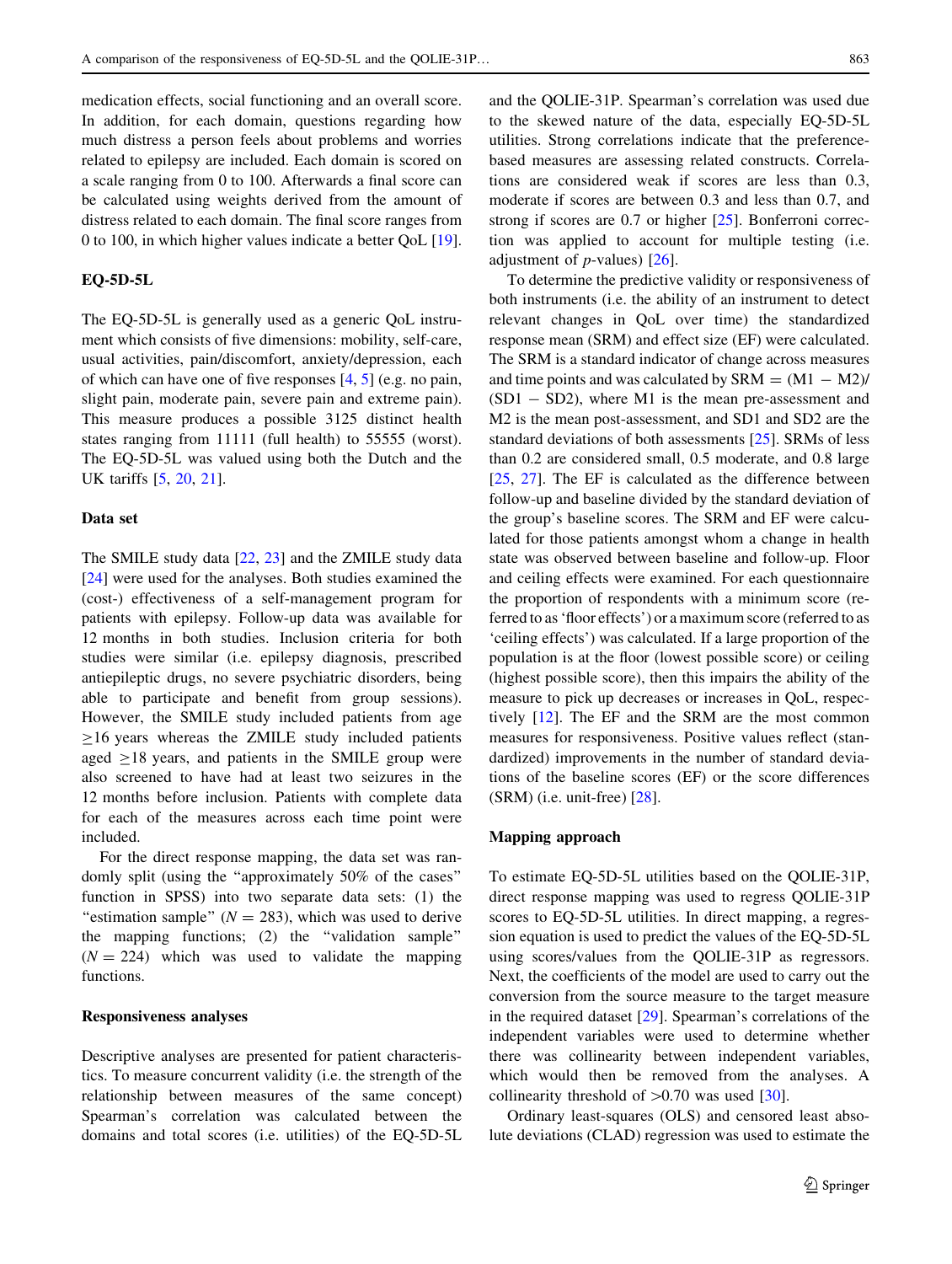model. The OLS is the most commonly used model in mapping studies [[15,](#page-8-0) [31\]](#page-8-0). However, it is unable to restrict for the range of values and may lead to implausible predicted values (e.g. EQ-5D values above 1). The CLAD model was therefore used as it has the ability to account for censored or bounded data. In addition, it is robust to heteroscedasticity and can also be used for skewed data [\[15](#page-8-0), [32](#page-8-0)].

As the aim of this study was to derive a predictive model, all items (domains) were included in the model despite their significance level, which is often considered best practice [[33–](#page-8-0)[35\]](#page-9-0).

Furthermore, no attempt was made to predict the individual EQ-5D-5L dimensions separately as this has been shown to be a less efficient strategy or to give similar results in terms of prediction [\[36](#page-9-0)].

For both the OLS and the CLAD model, specifications of the mapping functions were constructed as proposed by Brazier et al. (2010) [\[15](#page-8-0)]. We started with a simple additive model by predicting EQ-5D values from the total QOLIE-31P scores including age, gender, employment, and living arrangements (model 1). Next, the EQ-5D-5L values were predicted from the 7 QOLIE-31P dimension sub scores (model 2). To relax the assumptions of the simple additive model, squared terms for dimension sub scores were included in the model (model 3) [[15\]](#page-8-0). As suggested by Brazier et al. (2010) only significant squared terms were included in the model to reduce the number of variables  $[15]$  $[15]$ .

The predictive validity of the mapping models was assessed by using: (1) the goodness of fit as assessed using adjusted/pseudo R-squared (OLS and CLAD) in the estimation sample; and (2) the predictive performance of the models in the validation sample was assessed using the mean absolute error (MAE).

All analyses were done in STATA 15 (StataCorp, College Station, TX, USA).

#### Results

The dataset consisted of 509 patients of which 102 patients were recruited for the ZMILE study and 407 for the SMILE study. In total, 53.0% of the patients were female and the majority of the patients were aged between 25 and 44 years old. Most of the patients had a household or lived with others (73.1%) and 51.3% of the patients were unemployed. Mean quality of life according to the EQ-5D-5L was 0.86 and mean condition-specific quality of life according to the QOLIE-31P was 65.82. More detail regarding the characteristics of the population(s) is reported in Table [1.](#page-4-0)

#### Validity and responsiveness

An assessment of the strength of the relationship between the EQ-5D-5L and the QOLIE-31P based on Spearman's correlation coefficient, showed moderately strong significant correlations between both instruments for the total score (Table [2](#page-4-0)). Only a few statistically significant correlations were found between the sub scores of the QOLIE-31P and the sub scores of the EQ-5D-5L. All sub scores of the QOLIE-31P did significantly correlate with the total EQ-5D-5L scores. At baseline and 12 months follow-up ceiling effects on the EQ-5D-5L were substantial with 37.8 and 33.5% of the patients reporting the maximum score. No ceiling effects were found for the QOLIE-31P.

Details regarding the EF and SRM are presented in Table [3](#page-5-0). EFs and SRMs all appear to be relatively small. Both the EF and SRM estimates are smaller for the EQ-5D-5L than the QOLIE-31P. For the EQ-5D-5L, values range from  $-0.017$  to 0.043 for the EF and from  $-0.023$  to 0.025 for the SRM which would be considered small. The EF and SRM values for the QOLIE-31P range from 0.082 to 0.290 (EF) and from 0.07 to 0.270 (SRM), which would be regarded as small to moderate.

#### Mapping functions

The EQ-5D index scores had a somewhat bimodal distribution, and the distribution of the QOLIE-31P index scores were normally distributed (see Online Supplementary Materials 1). The inclusion of age was shown to have a significant effect on the prediction of EQ-5D-5L scores. All other demographic variables were excluded from the analyses. In addition, there was a significant effect associated with country (i.e. SMILE or ZMILE dataset). Hence, age and country were included in all mapping functions.

For the OLS mapping functions, model 3 performed best with an MAE of 0.103 and an adjusted  $R^2$  of 0.265. Inclusion of age significantly improved the model, hence a model without age was only constructed for OLS. For the CLAD mapping functions, CLAD model 3 performed best with a MAE of 0.097 and a pseudo  $R^2$  of 0.160. It should be noted, however, that including squared terms only improved adjusted/pseudo  $R^2$  values and only marginally improved MAE in the estimation sample (see Table [4\)](#page-5-0). All models predicted values above 1 (full health), of which OLS model 2 was closest to 1 with maximum values of 1.020. A graphical representation of the model fits is presented in Fig. [1](#page-6-0).

When assessing the MAE in the validation sample, using the mapping functions derived from the estimation sample, OLS model 1 performed best with a MAE of 0.114. Likewise, for the CLAD mapping functions, model 1 performed best with a MAE value of 0.109 (see Table [5](#page-6-0)).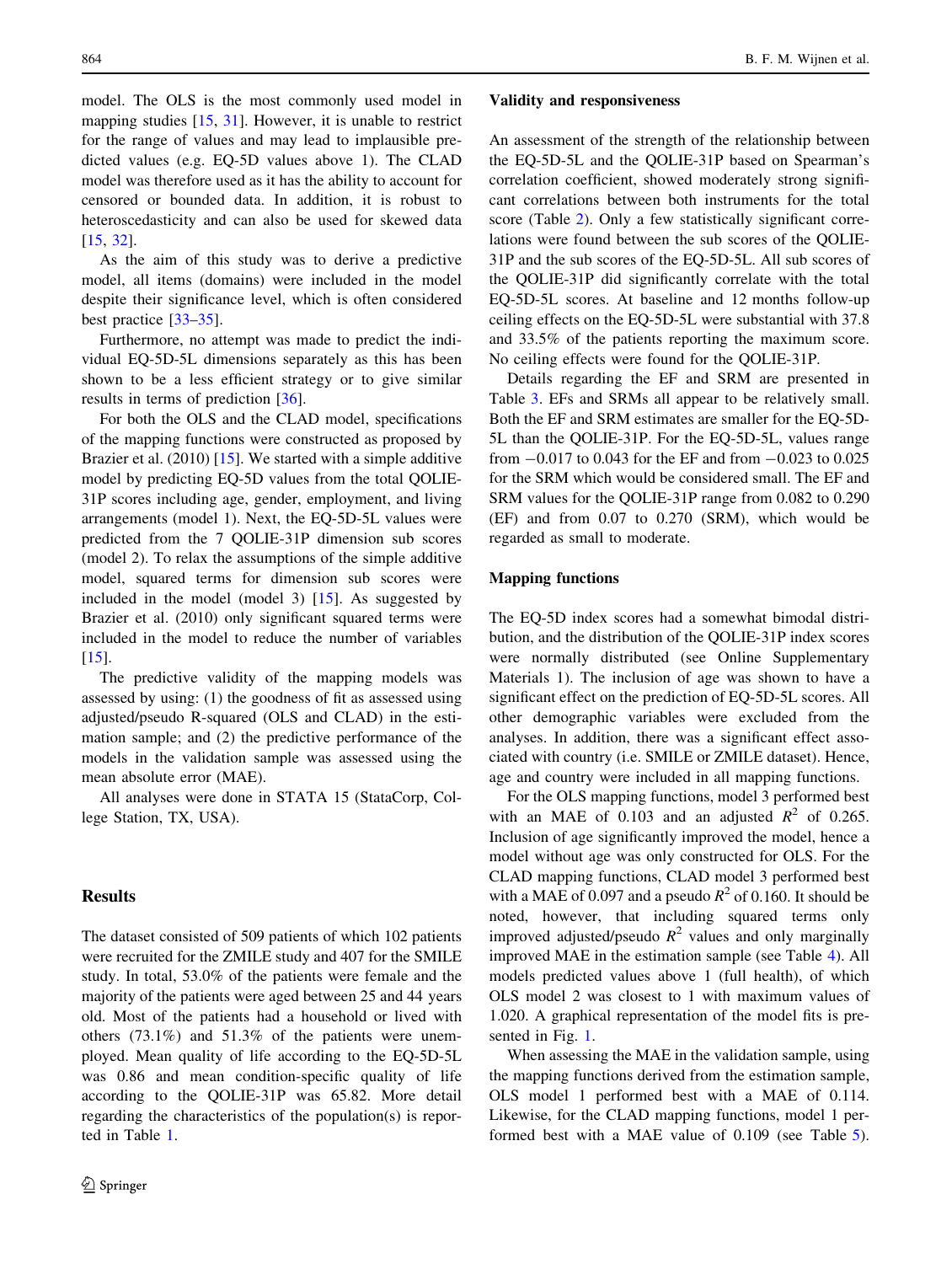<span id="page-4-0"></span>Table 1 (Baseline)

characteristics of the population

| Characteristics                  | ZMILE sample<br>$(n = 102)$ | SMILE sample<br>$(n = 407)$ | Total<br>$(n = 509)$ |  |
|----------------------------------|-----------------------------|-----------------------------|----------------------|--|
| Gender                           |                             |                             |                      |  |
| Male                             | 50 (49.0%)                  | 185 (45.5%)                 | 235 (46.2%)          |  |
| Female                           | 52 (51.0%)                  | 219 (53.8%)                 | 271 (53.2%)          |  |
| Missing values                   | $\mathbf{0}$                | 3                           |                      |  |
| Age in years                     |                             |                             |                      |  |
| $16 - 24$                        | 17(16.7%)                   | 46 (11.3%)                  | 63 $(12.4\%)$        |  |
| $25 - 44$                        | 42 (41.2%)                  | 194 (47.7%)                 | 236 (46.4%)          |  |
| $45 - 64$                        | $37(36.2\%)$                | 142 (34.9%)                 | 179 (35.2%)          |  |
| >65                              | $6(5.9\%)$                  | $22(5.4\%)$                 | $28(5.5\%)$          |  |
| Missing values                   | $\Omega$                    | 3                           |                      |  |
| Living arrangements, $n$ (%)     |                             |                             |                      |  |
| Household/living with others     | 67(65.7%)                   | 305 (74.9%)                 | 372 (73.1%)          |  |
| Living alone                     | $26(25.5\%)$                | 95 (23.4%)                  | 121 (23.8%)          |  |
| Other arrangements               | $4(3.9\%)$                  | 4 $(1%)$                    | $8(1.6\%)$           |  |
| Missing values                   | 5                           | 3                           |                      |  |
| Employment                       |                             |                             |                      |  |
| Not unemployed                   | 54 (52.9%)                  | 207 (50.9%)                 | 261 (51.3%)          |  |
| Specifically employed or student | 44 (43.1%)                  | 197 (48.4%)                 | 241 (47.4%)          |  |
| Missing values                   | $\overline{4}$              | 3                           |                      |  |
| Quality of life                  |                             |                             |                      |  |
| EQ-5D-5L baseline                | 0.83                        | 0.87                        | 0.86                 |  |
| EO VAS                           | 74.77                       | 67.00                       | 68.53                |  |
| <b>OOLIE-31P</b> baseline        | 64.74                       | 66.05                       | 65.82                |  |

Table 2 Spearman's correlation coefficients between QOLIE-31P values and EQ-5D-5L values

|                                        | $EQ-5D$<br>mobility | $EO-5D$ self-<br>care | EO-5D usual<br>activities | EQ-5D<br>pain | EO-5D anxiety and<br>depression | Total EQ-5D<br>score |
|----------------------------------------|---------------------|-----------------------|---------------------------|---------------|---------------------------------|----------------------|
| QOLIE-31P energy                       | $-0.2330$           | $-0.1896$             | $-0.1991$                 | $-0.2689*$    | $-0.2293$                       | $0.4499*$            |
| OOLIE-31P mood                         | $-0.1252$           | $-0.0285$             | $-0.1725$                 | $-0.1743$     | $-0.3823*$                      | $0.4881*$            |
| <b>OOLIE-31P</b> daily activities      | $-0.2350$           | $-0.2138$             | $-0.2557*$                | $-0.2644*$    | $-0.2422*$                      | $0.4335*$            |
| <b>OOLIE-31P</b> cognition             | $-0.1041$           | $-0.0607$             | $-0.1906$                 | $-0.1661$     | $-0.2539*$                      | $0.2948*$            |
| <b>OOLIE-31P</b> medication<br>effects | $-0.0569$           | $-0.1061$             | $-0.1744$                 | $-0.1969$     | $-0.2304$                       | $0.2730*$            |
| <b>OOLIE-31P</b> seizure worry         | $-0.1099$           | $-0.0802$             | $-0.1502$                 | $-0.1901$     | $-0.3057*$                      | $0.3906*$            |
| OOLIE-31P overall OOL                  | $-0.1794$           | $-0.1620$             | $-0.2245$                 | $-0.1808$     | $-0.3142*$                      | $0.4049*$            |
| Total OOLIE-31P score                  | $-0.2000$           | $-0.1476$             | $-0.2855*$                | $-0.3171*$    | $-0.3354*$                      | $0.5653*$            |

\* Significant correlation at 5% level

Given the higher adjusted/pseudo  $R^2$  values of model 3 compared to model 1 for both OLS and CLAD, and given the lower MAE for OLS model 3 compared to CLAD model 3 in the validation sample, the best mapping function would be OLS model 3. The regression coefficients for this model are presented in Online Supplementary Materials 1.

#### Discussion

The aim of this study was to compare the responsiveness of the QOLIE-31P and the EQ-5D-5L in epilepsy and to predict EQ-5D-5L values based on QOLIE-31P scores with the development of a mapping function. Looking at concurrent validity, although the correlations were significant,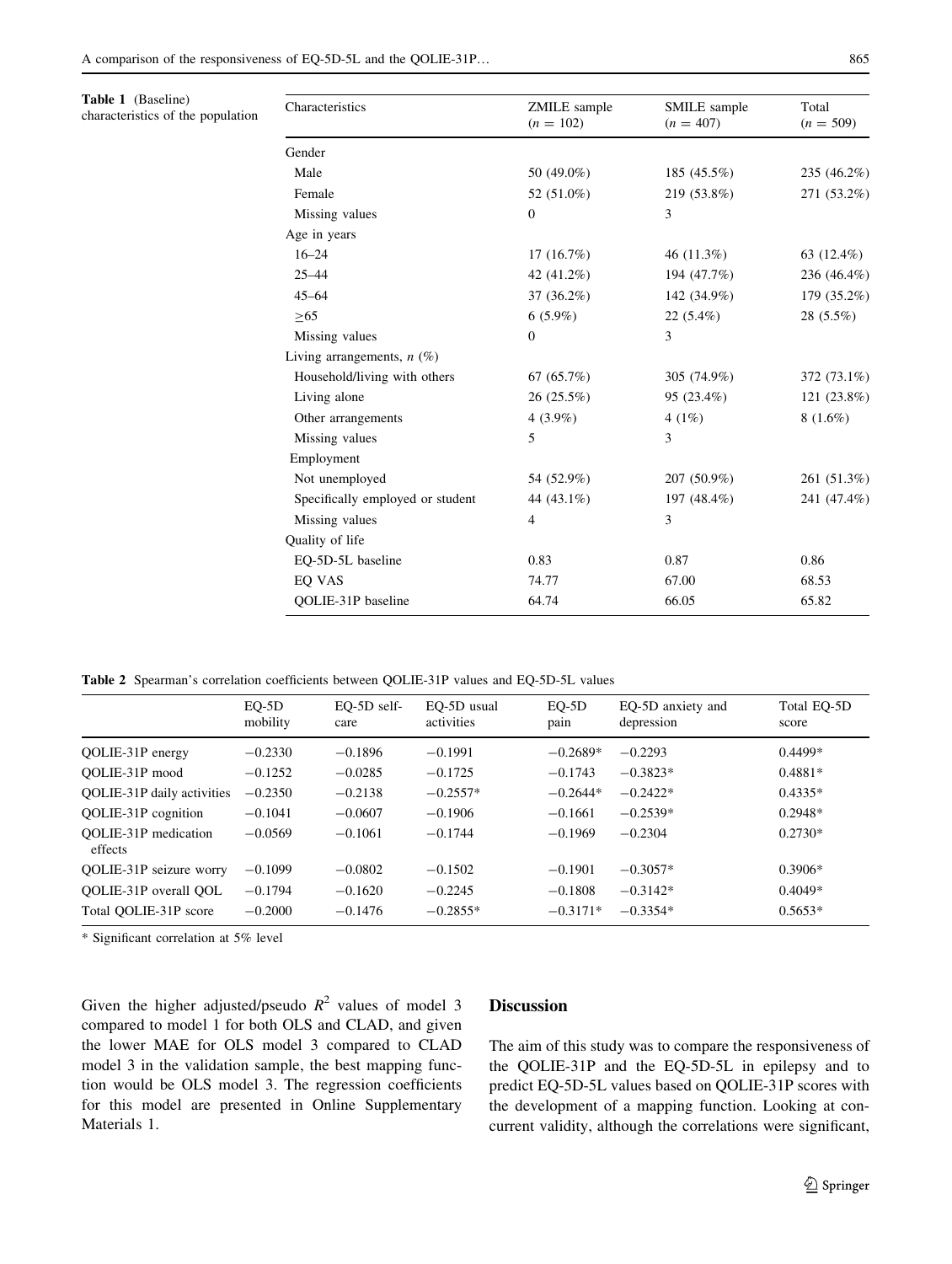<span id="page-5-0"></span>Table 3 Standardized response means for QOLIE-31P and EQ-5D-5L

|                                     | Mean difference between<br>BS and FU12M | Effect size | Standardized<br>response mean |
|-------------------------------------|-----------------------------------------|-------------|-------------------------------|
| Total EQ-5D-5L score                | $-0.004$                                | $-0.017$    | $-0.023$                      |
| EQ-5D mobility                      | 0.276                                   | 0.010       | 0.003                         |
| EO-5D self-care                     | 0.305                                   | 0.010       | 0.003                         |
| EO-5D usual activities              | 2.600                                   | 0.043       | 0.025                         |
| EQ-5D pain                          | 0.619                                   | 0.012       | 0.006                         |
| EO-5D anxiety                       | $-1.847$                                | $-0.017$    | $-0.019$                      |
| Total OOLIE-31P score               | 2.414                                   | 0.187       | 0.212                         |
| QOLIE-31P energy                    | 1.875                                   | 0.110       | 0.080                         |
| OOLIE-31P mood                      | 1.906                                   | 0.082       | 0.070                         |
| QOLIE-31P daily activities          | 8.317                                   | 0.284       | 0.270                         |
| QOLIE-31P cognition                 | 3.196                                   | 0.131       | 0.125                         |
| <b>OOLIE-31P</b> medication effects | 5.878                                   | 0.177       | 0.178                         |
| QOLIE-31P seizure worry             | 7.696                                   | 0.290       | 0.254                         |
| OOLIE-31P overall OOL               | 2.963                                   | 0.128       | 0.116                         |
|                                     |                                         |             |                               |

EQ-5D-5L EuroQol 5 dimensions with 5 levels, BS baseline, FU12M follow-up measurement at 12 months

**Table 4** Summary of observed and predicted values for all models in estimation dataset  $(N = 283)$ 

|                | Observed EO- | Predicted EQ-5D utilities  |                                        |                                                |                                                        |  |  |  |
|----------------|--------------|----------------------------|----------------------------------------|------------------------------------------------|--------------------------------------------------------|--|--|--|
|                | 5D utility   | Total QOLIE-<br>31P scores | Total OOLIE-31P and<br>age and country | QOLIE-31P domain scores<br>and age and country | Domain scores and squared terms<br>and age and country |  |  |  |
|                |              | OLS model 0                | OLS model 1                            | OLS model 2                                    | OLS model 3                                            |  |  |  |
| Mean           | 0.867        | 0.868                      | 0.868                                  | 0.871                                          | 0.872                                                  |  |  |  |
| Minimum        | 0.055        | 0.668                      | 0.673                                  | 0.690                                          | 0.647                                                  |  |  |  |
| Maximum        | 1.000        | 1.026                      | 1.020                                  | 1.082                                          | 1.086                                                  |  |  |  |
| MAE            |              | 0.110                      | 0.107                                  | 0.103                                          | 0.103                                                  |  |  |  |
| Adjusted $R^2$ |              | 0.151                      | 0.180                                  | 0.211                                          | 0.265                                                  |  |  |  |
|                |              |                            | CLAD model 1                           | CLAD model 2                                   | CLAD model 3                                           |  |  |  |
| Mean           | 0.867        |                            | 0.915                                  | 0.916                                          | 0.920                                                  |  |  |  |
| Minimum        | 0.055        |                            | 0.711                                  | 0.697                                          | 0.698                                                  |  |  |  |
| Maximum        | 1.000        |                            | 1.072                                  | 1.15                                           | 1.119                                                  |  |  |  |
| MAE            |              |                            | 0.099                                  | 0.099                                          | 0.097                                                  |  |  |  |
| Pseudo $R^2$   |              |                            | 0.116                                  | 0.129                                          | 0.160                                                  |  |  |  |

MAE mean absolute error, OLS ordinary least squares, CLAD censored least absolute deviations

the strength was only moderate between both instruments when looking at the total score. This may imply that both instruments are only measuring the same concept to some extent and impose conceptual differences.

The EQ-5D-5L showed substantially high ceiling effects and was demonstrated to have rather small EFs and SRMs, whereas the QOLIE-31P did not show ceiling effects and had small to moderate EFs and SRMs. This indicates that the QOLIE-31P has an overall higher responsiveness based on EF, SRM and ceiling effects. Furthermore, this study provides a mapping function which can be used in (future) economic evaluations to map QOLIE-31P data to EQ-5D-5L values.

and SRMs).

The relatively small EFs and SRMs may be explained by a lack of responsiveness of both instruments, especially the EQ-5D-5L. However, part of these small estimates can be explained by the fact that the patients' health state did not change much over time. The EF and SRM were calculated in all patients who had any change during follow-up, due to the lack of a known clinically meaningful difference for both instruments; this led to an underestimation of the EF and SRM. The EQ-5D-5L, however, performed substantially worse than the QOLIE-31P (i.e. lower estimated EFs

Using different mapping functions, the highest adjusted  $R^2$  we were able to regress was 0.265 using an OLS model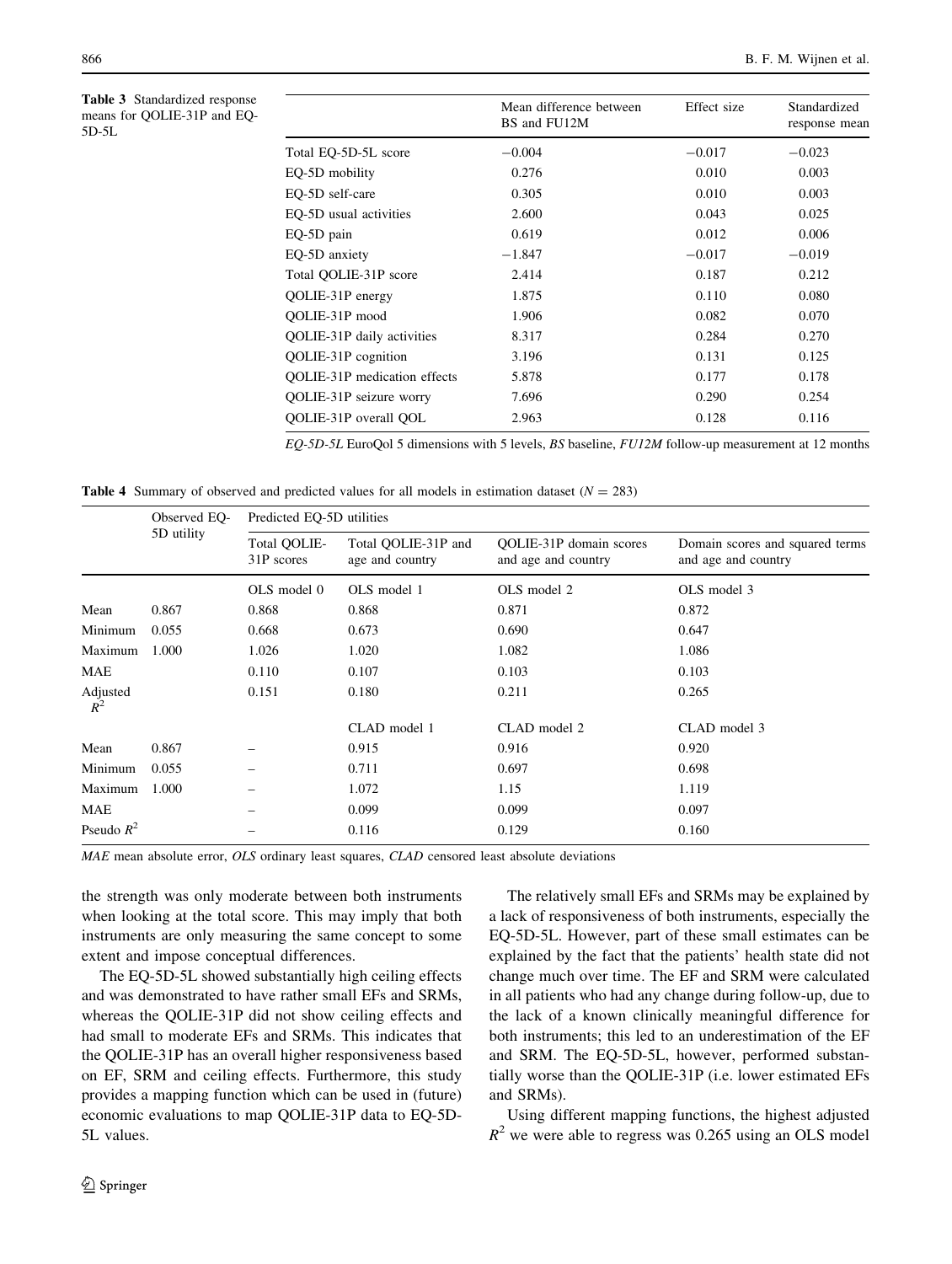<span id="page-6-0"></span>

Fig. 1 Scatter plots comparing observed vs predicted EQ-5D-5L values for OLS (a–c), CLAD (d–f)

|  |  |  |  |  |  |  | <b>Table 5</b> Summary of observed and predicted values for all models in validation dataset $(N = 224)$ |  |
|--|--|--|--|--|--|--|----------------------------------------------------------------------------------------------------------|--|
|--|--|--|--|--|--|--|----------------------------------------------------------------------------------------------------------|--|

|         | Observed EQ-5D | Predicted EQ-5D utilities              |                                                       |                                                        |  |  |  |
|---------|----------------|----------------------------------------|-------------------------------------------------------|--------------------------------------------------------|--|--|--|
|         | utility        | Total OOLIE-31P and age<br>and country | <b>OOLIE-31P</b> domain scores and age<br>and country | Domain scores and squared terms and<br>age and country |  |  |  |
|         |                | OLS model 1                            | OLS model 2                                           | OLS model 3                                            |  |  |  |
| Mean    | 0.863          | 0.865                                  | 0.865                                                 | 0.865                                                  |  |  |  |
| Minimum | 0.054          | 0.649                                  | 0.685                                                 | 0.629                                                  |  |  |  |
| Maximum | 1.000          | 1.039                                  | 1.100                                                 | 1.084                                                  |  |  |  |
| MAE     |                | 0.114                                  | 0.116                                                 | 0.118                                                  |  |  |  |
|         |                | CLAD model 1                           | CLAD model 2                                          | CLAD model 3                                           |  |  |  |
| Mean    | 0.863          | 0.912                                  | 0.907                                                 | 0.911                                                  |  |  |  |
| Minimum | 0.054          | 0.682                                  | 0.688                                                 | 0.699                                                  |  |  |  |
| Maximum | 1.000          | 1.062                                  | 1.136                                                 | 1.120                                                  |  |  |  |
| MAE     |                | 0.109                                  | 0.117                                                 | 0.119                                                  |  |  |  |

with squared terms, which led to a MAE of 0.103. Overall, this model performed best given the results within the estimation and validation sample. Although theoretically preferred, the use of a CLAD model did not perform better than the OLS model, especially in the validation sample. Mixed results have been reported in studies using CLAD models [[17\]](#page-8-0), with some concluding that CLAD improved the model fit [[37,](#page-9-0) [38\]](#page-9-0) and others concluding that the improvement of CLAD over OLS was small or did not have an impact [\[39](#page-9-0)]. The adjusted/pseudo  $R^2$  values found in this study were relatively small, which is not uncommon. In a review of Brazier et al. (2010), it was found that models mapping a generic instrument onto a generic preference-based measure achieved an adjusted  $R^2$  of more than 0.5 within sample. However, in studies examining the fit of functions mapping from condition-specific to generic measures, results were more variable ranging from 0.17 to 0.51 [\[15](#page-8-0)]. In addition, errors were often larger for models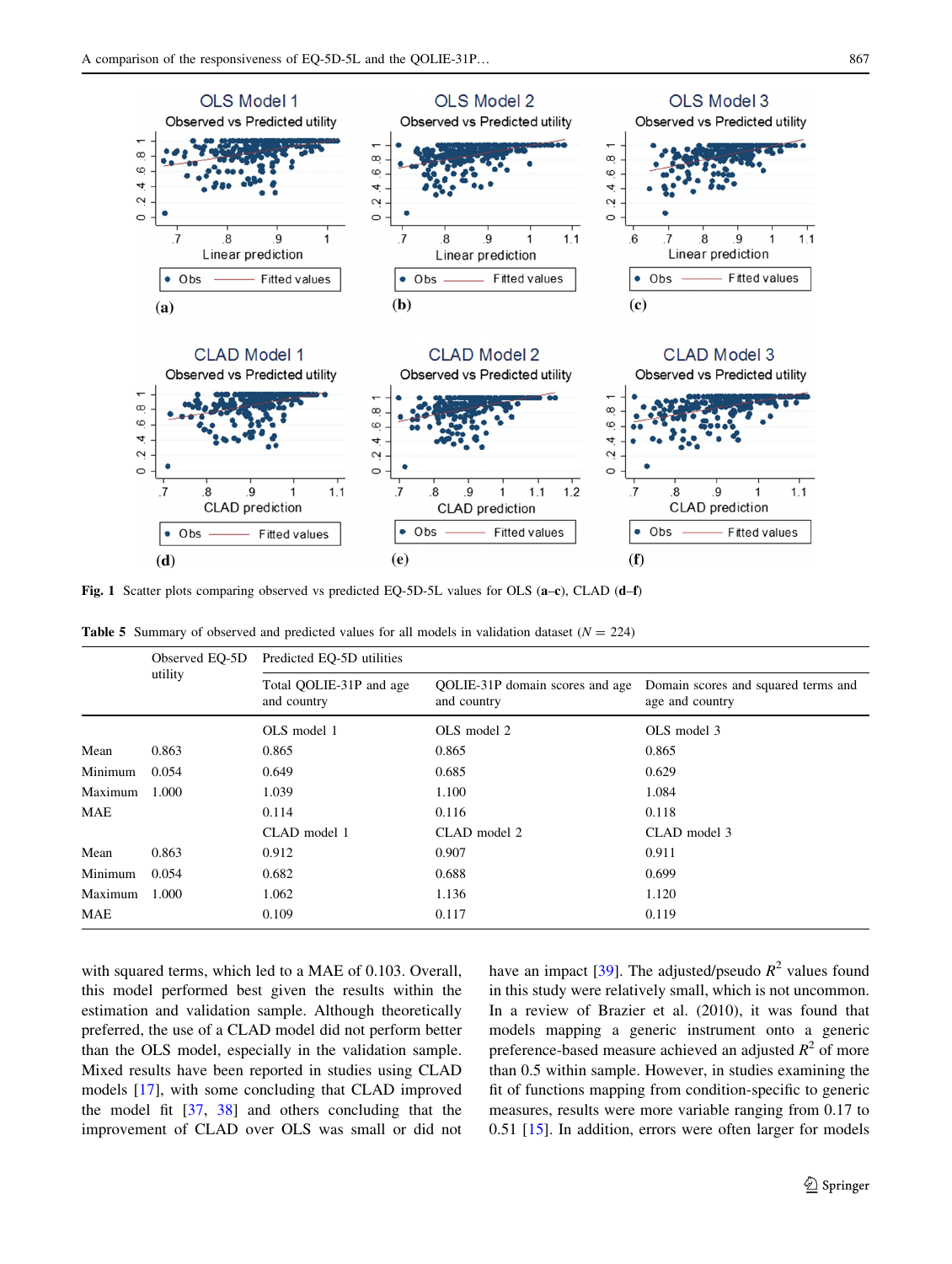mapping a generic measure onto a generic preferencebased measure [\[15](#page-8-0), [17](#page-8-0)]. Likewise, the usefulness of our mapping function in economic evaluations is questionable given the relatively large mean absolute error and poor model fit.

Another way of mapping would be to use a model to predict responses of each of the five dimensions of the EQ-5D-5L from the QOLIE-31P (sub) scores; so-called indirect response mapping or response mapping models [\[40](#page-9-0)]. As the purpose of the mapping part of this study was to derive a regression function, this method was not applied. In addition, as mentioned above, indirect response mapping has been shown to be a less efficient strategy or to give similar results in terms of prediction [\[36](#page-9-0)].

The use of mapping to derive EQ-5D-5L values is fundamentally limited by the degree of overlap between two instruments [[17](#page-8-0)]. Although several studies reported limitations with generic preference-based quality of life instruments regarding their responsiveness and ability to discriminate between health states (e.g. McTaggart-Cowan et al. [\[41](#page-9-0)]), the use of generic preference-based instruments is mandatory in most national guidelines for pharmacoeconomic evaluations, for example in the UK and the Netherlands [\[3](#page-8-0), [42](#page-9-0)]. However, given the limited responsiveness, low correlations, and the poor model fit of the mapping functions it may be argued that there is a need for the development of condition-specific preference-based measures for patients with epilepsy. General (non-preference based) condition-specific instruments, such as the QOLIE-31P, are an important source of evidence; however, their use in economic evaluation is severely limited because they were not designed for this purpose and, unless they are preference-based, they theoretically cannot be used to calculate quality adjusted life years (QALYs) [\[14](#page-8-0), [43](#page-9-0)]. Several attempts have been made to derive condition-specific quality of life instruments to calculate (condition-specific) QALYs, such as the development of new instruments [[44,](#page-9-0) [45](#page-9-0)] or the development of conditionspecific preference-based measures from existing instruments [\[46](#page-9-0), [47](#page-9-0)]. Of course, such a measure could not be the sole outcome of interest for economic evaluations, as they lack the comparability between conditions, a distinct advantage of generic instruments [[48\]](#page-9-0). We agree with Brazier et al. (2010), that development of a conditionspecific preference-based instrument should not be seen as an alternative to generic preference-based measures, but rather as a supplement [\[43](#page-9-0)]. Condition-specific preferencebased instruments may have an important role in ensuring that the benefits of health-care interventions are adequately reflected in QALY estimates for economic evaluations in all conditions [[49\]](#page-9-0).

This study is subject to several limitations. First, we only investigated the use of a few mapping models,

whereas a wide variety of models exist, such as GLM or Tobit models. Furthermore, other correlation coefficients may have been used, such as polychoric correlation coefficients. However, given the marginal differences between the models used in this study, the model fit is not likely to be improved substantially. In addition, structural equation modelling could be used to analyze the structural relationship between EQ-5D-5L and QOLIE-31P and latent constructs. Second, our estimations are based on a pooled data set containing data from both the UK and the Netherlands. Although inclusion criteria for both studies were similar and there was no significant difference between the countries regarding regression estimates, this may have introduced extra heterogeneity within the data. Lastly, the pooled dataset was divided into an estimation sample and a validation sample. This has the advantage that it assesses the mapping function by its prime purpose; however, it reduces the sample size of the estimation sample. The use of the whole sample for the model estimations, however, did not substantially improve the model(s).

# Conclusion

There was a low to moderate correlation between the sub scores and total scores of the EQ-5D-5L and the QOLIE-31P. Both the EF and SMRs were relatively low, especially for the EQ-5D-5L. Mapping functions to regress QOLIE-31P values to EQ-5D-5L values did not show an optimal fit with relatively low adjusted  $R^2$  values. The results presented in this study may emphasize the importance of the development of condition-specific preference-based instruments which can be used within the QALY framework and hence be incorporated as an important supplement in economic evaluations. The development of such condition-specific preference-based quality of instruments can ensure that the benefits of health-care interventions are adequately reflected in QALY estimates for economic evaluations not only in epilepsy but for all conditions.

Acknowledgements The views and opinions expressed are those of the authors and do not necessarily reflect those of the HTA programme, the UK NIHR, NHS or the Department of Health. We would like to thank Dr. M. Dzingina (King's College London) for his help with the analyses of the results.

#### Compliance with ethical standards

Funding This study was funded by the Netherlands Organization for Health Research and Development (ZonMw), Grant application no. 836011018. Data collection in the SMILE trial was funded by the National Institute for Health Research [Health Technology Assessment (HTA) programme] (Project no. 09/165/01).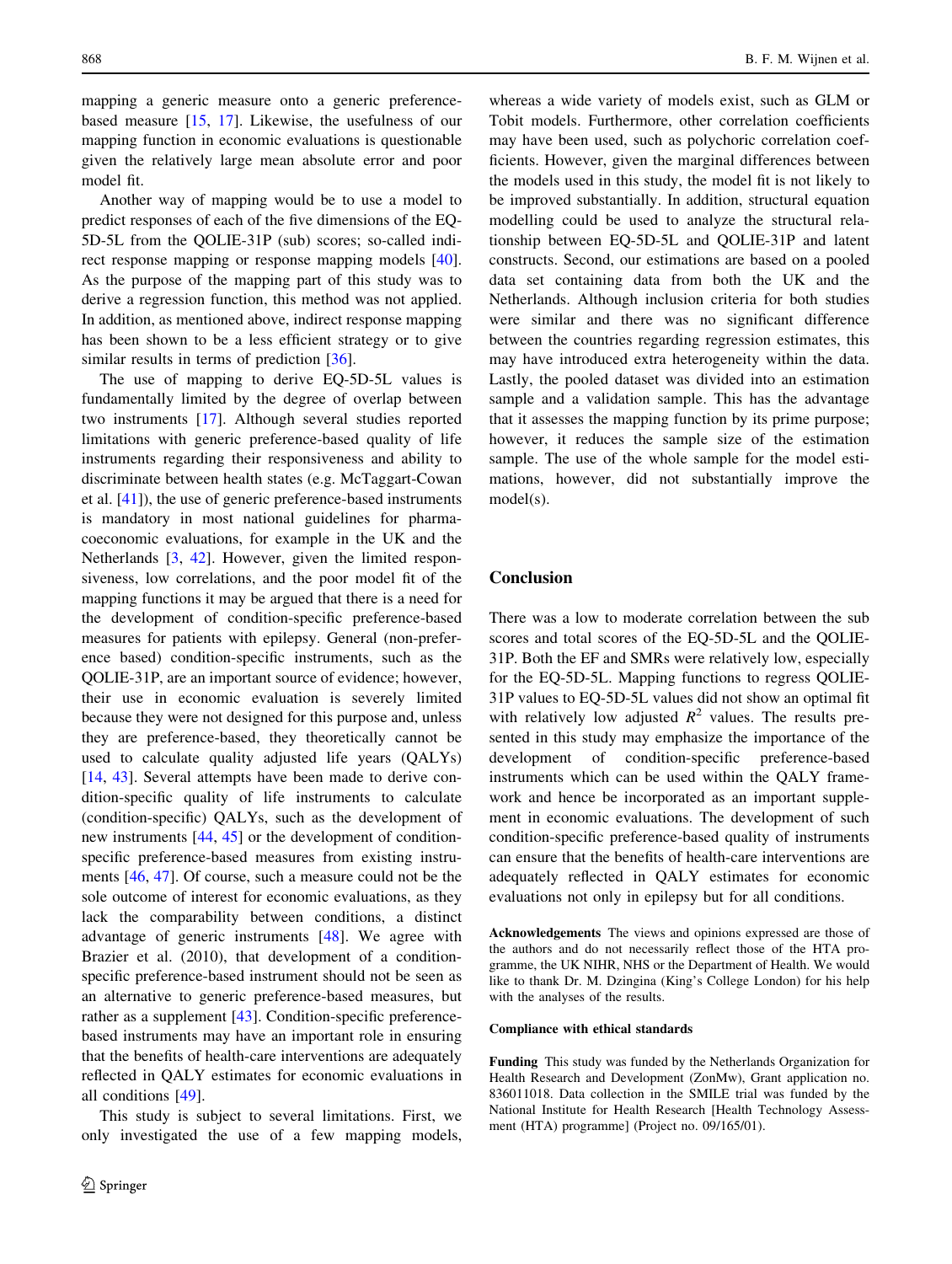<span id="page-8-0"></span>Open Access This article is distributed under the terms of the Creative Commons Attribution 4.0 International License ([http://crea](http://creativecommons.org/licenses/by/4.0/) [tivecommons.org/licenses/by/4.0/\)](http://creativecommons.org/licenses/by/4.0/), which permits unrestricted use, distribution, and reproduction in any medium, provided you give appropriate credit to the original author(s) and the source, provide a link to the Creative Commons license, and indicate if changes were made.

## References

- 1. World Health Organization. Epilepsy. (2016). [http://www.who.](http://www.who.int/mediacentre/factsheets/fs999/en/) [int/mediacentre/factsheets/fs999/en/](http://www.who.int/mediacentre/factsheets/fs999/en/)
- 2. Whitehead, S.J., Ali, S.: Health outcomes in economic evaluation: the QALY and utilities. Br. Med. Bull. 96(1), 5–21 (2010). doi:[10.1093/bmb/ldq033](http://dx.doi.org/10.1093/bmb/ldq033)
- 3. Nederland, Z.: Richtlijn voor het uitvoeren van economische evaluaties in de gezondheidszorg. Zorginstituut Nederland, Diemen (2015)
- 4. Brooks, R.: EuroQol: the current state of play. Health policy (Amsterdam, Netherlands). 37(1), 53–72 (1996)
- 5. Devlin N, Shah K, Feng Y, Mulhern B, van Hout B. Valuing health-related quality of life: an EQ-5D-5L value set for England (2016)
- 6. Brazier, J., Roberts, J., Deverill, M.: The estimation of a preference-based measure of health from the SF-36. J. Health Econ. 21(2), 271–292 (2002). doi[:10.1016/S0167-6296\(01\)00130-8](http://dx.doi.org/10.1016/S0167-6296(01)00130-8)
- 7. Horsman, J., Furlong, W., Feeny, D., Torrance, G.: The health utilities index  $(HUI(\mathcal{D}))$ : concepts, measurement properties and applications. Health Qual. Life Outcomes. 1, 54 (2003). doi:[10.](http://dx.doi.org/10.1186/1477-7525-1-54) [1186/1477-7525-1-54](http://dx.doi.org/10.1186/1477-7525-1-54)
- 8. Wiebe, S., Guyatt, G., Weaver, B., Matijevic, S., Sidwell, C.: Comparative responsiveness of generic and specific quality-oflife instruments. J. Clin. Epidemiol. 56(1), 52–60 (2003)
- 9. Soer, R., Reneman, M.F., Speijer, B.L., Coppes, M.H., Vroomen, P.C.: Clinimetric properties of the EuroQol-5D in patients with chronic low back pain. Spine J. Off. J. North Am. Spine Soc. 12(11), 1035–1039 (2012). doi:[10.1016/j.spinee.2012.10.030](http://dx.doi.org/10.1016/j.spinee.2012.10.030)
- 10. Smith, S.C., Lamping, D.L., Banerjee, S., Harwood, R., Foley, B., Smith, P. et al.: Measurement of health-related quality of life for people with dementia: development of a new instrument (DEM-QOL) and an evaluation of current methodology. Health Technol. Assess. (Winchester, England). 9(10), 1–93, iii–iv (2005)
- 11. Stavem, K., Bjørnæs, H., Lossius, M.I.: Properties of the 15D and EQ-5D utility measures in a community sample of people with epilepsy. Epilepsy Res. 44(2–3), 179–189 (2001). doi[:10.1016/](http://dx.doi.org/10.1016/S0920-1211(01)00201-7) [S0920-1211\(01\)00201-7](http://dx.doi.org/10.1016/S0920-1211(01)00201-7)
- 12. Mulhern, B., Pink, J., Rowen, D., Borghs, S., Butt, T., Hughes, D., et al.: Comparing generic and condition-specific preferencebased measures in epilepsy: EQ-5D-3L and NEWQOL-6D. Val. Health. (2016). doi:[10.1016/j.jval.2016.03.1860](http://dx.doi.org/10.1016/j.jval.2016.03.1860)
- 13. Selai, C.E., Elstner, K., Trimble, M.R.: Quality of life pre and post epilepsy surgery. Epilepsy Res. 38(1), 67–74 (2000)
- 14. Von Neumann, J., Morgenstern, O.: Theory of games and economic behavior. Princeton university press, Princeton (2007)
- 15. Brazier, J.E., Yang, Y., Tsuchiya, A., Rowen, D.L.: A review of studies mapping (or cross walking) non-preference based measures of health to generic preference-based measures. Eur. J. Health Econ. 11(2), 215–225 (2010). doi[:10.1007/s10198-009-](http://dx.doi.org/10.1007/s10198-009-0168-z) [0168-z](http://dx.doi.org/10.1007/s10198-009-0168-z)
- 16. Versteegh, M.M., Leunis, A., Uyl-de Groot, C.A., Stolk, E.A.: Condition-specific preference-based measures: benefit or burden? Val. Health. 15(3), 504–513 (2012)
- 17. Longworth, L., Rowen, D.: Mapping to obtain EQ-5D utility values for use in NICE health technology assessments. Val. Health J. Int. Soc. Pharmacoecon. Outcomes Res. 16(1), 202–210 (2013). doi[:10.1016/j.jval.2012.10.010](http://dx.doi.org/10.1016/j.jval.2012.10.010)
- 18. Cramer, J.A., Perrine, K., Devinsky, O., Bryant-Comstock, L., Meador, K., Hermann, B.: Development and cross-cultural translations of a 31-item quality of life in epilepsy inventory. Epilepsia. 39(1), 81–88 (1998)
- 19. Cramer, J.A., Van Hammee, G.: Maintenance of improvement in health-related quality of life during long-term treatment with levetiracetam. Epilepsy Behav. E&B. 4(2), 118–123 (2003)
- 20. Versteegh, M.M., Vermeulen, K.M., Evers, S.M.A.A., de Wit, G.A., Prenger, R., Stolk, E.A.: Dutch tariff for the five-level version of EQ-5D. Val. Health. 19(4), 343–352 (2016). doi:[10.](http://dx.doi.org/10.1016/j.jval.2016.01.003) [1016/j.jval.2016.01.003](http://dx.doi.org/10.1016/j.jval.2016.01.003)
- 21. Feng, Y., Devlin, N., Koonal, S., Brendan, M., van Hout, B.: New methods for modelling EQ-5D-5L value sets: an application to English data. Office of Health Economics Research (2016)
- 22. Kralj-Hans, I., Goldstein, L.H., Noble, A.J., Landau, S., Magill, N., McCrone, P., et al.: Self-management education for adults with poorly controlled epilepsy (SMILE (UK)): a randomised controlled trial protocol. BMC Neurol. 14, 69 (2014). doi:[10.](http://dx.doi.org/10.1186/1471-2377-14-69) [1186/1471-2377-14-69](http://dx.doi.org/10.1186/1471-2377-14-69)
- 23. Magill, N., Ridsdale, L., Goldstein, L.H., McCrone, P., Morgan, M., Noble, A.J., et al.: Self-management education for adults with poorly controlled epilepsy (SMILE (UK)): statistical, economic and qualitative analysis plan for a randomised controlled trial. Trials. 16, 269 (2015). doi[:10.1186/s13063-015-0788-9](http://dx.doi.org/10.1186/s13063-015-0788-9)
- 24. Leenen, L.A., Wijnen, B.F., de Kinderen, R.J., Majoie, M.H., van Heugten, C.M., Evers, S.M.: Cost-effectiveness of a multi-component intervention for adults with epilepsy: study protocol of a Dutch randomized controlled trial (ZMILE study). BMC Neurol. 14, 255 (2014). doi[:10.1186/s12883-014-0255-3](http://dx.doi.org/10.1186/s12883-014-0255-3)
- 25. Cohen, J.: Statistical power analysis for the behavioral sciences. L. Erlbaum Associates, Hillsdale (1988)
- 26. Rosner, B.: Multiple comparisons: Bonferroni approach. Fund. Biostat 5 (2000)
- 27. Kazis, L.E., Anderson, J.J., Meenan, R.F.: Effect sizes for interpreting changes in health status. Med. Care 27(3), S178– S189 (1989)
- 28. Angst, F., Verra, M.L., Lehmann, S., Aeschlimann, A.: Responsiveness of five condition-specific and generic outcome assessment instruments for chronic pain. BMC Med. Res. Methodol. 8(1), 26 (2008). doi:[10.1186/1471-2288-8-26](http://dx.doi.org/10.1186/1471-2288-8-26)
- 29. Khan, K.A., Petrou, S., Rivero-Arias, O., Walters, S.J., Boyle, S.E.: Mapping EQ-5D utility scores from the PedsQL<sup>TM</sup> generic core scales. PharmacoEconomics. 32(7), 693–706 (2014). doi:[10.](http://dx.doi.org/10.1007/s40273-014-0153-y) [1007/s40273-014-0153-y](http://dx.doi.org/10.1007/s40273-014-0153-y)
- 30. Tabachnick, B.G., Fidell, L.S., Osterlind, S.J.: Using multivariate statistics (2001)
- 31. Longworth, L., Yang, Y., Young, T., Mulhern, B., Hernandez Alava, M., Mukuria, C., et al.: Use of generic and conditionspecific measures of health-related quality of life in NICE decision-making: a systematic review, statistical modelling and survey. Health Technol. Assess. (Winchester, England) 18(9), 1–224 (2014). doi[:10.3310/hta18090](http://dx.doi.org/10.3310/hta18090)
- 32. Teckle, P., McTaggart-Cowan, H., Van der Hoek, K., Chia, S., Melosky, B., Gelmon, K., et al.: Mapping the FACT-G cancerspecific quality of life instrument to the EQ-5D and SF-6D. Health Qual. Life Outcomes. 11(1), 203 (2013). doi[:10.1186/](http://dx.doi.org/10.1186/1477-7525-11-203) [1477-7525-11-203](http://dx.doi.org/10.1186/1477-7525-11-203)
- 33. Wu, S., Harris, T.J., McAuley, K.B.: The use of simplified or misspecified models: linear case. Can. J. Chem. Eng. 85(4), 386–398 (2007). doi:[10.1002/cjce.5450850401](http://dx.doi.org/10.1002/cjce.5450850401)
- 34. Shmueli, G.: To explain or to predict? Stat. Sci. 289–310 (2010)